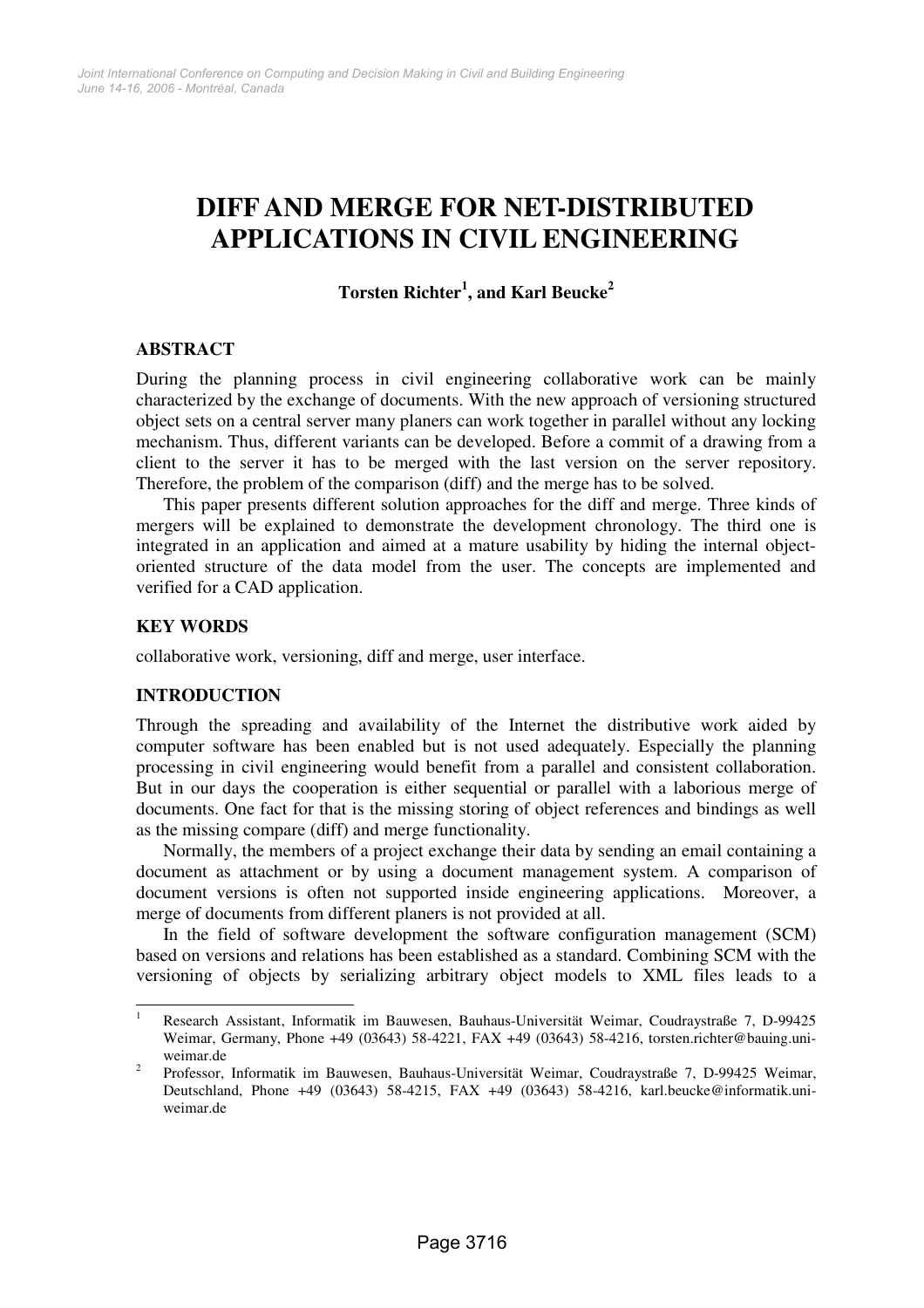synchronous planning without locking mechanisms. This approach was presented by [Firmenich et al. 2005].

The objective of this contribution is to explain different merge concepts, preconditions for them and the integration into existing applications.

# **STATE OF THE ART**

#### **DIFF AND MERGE OF TEXT FILES**

In the field of software development a comparison of two file versions is an often-used feature whether during an update or just to recapitulate the own changes since the last update.

The aim of a diff of text files is to find the largest areas with no changes or the smallest areas with changes. The diff algorithm solves the "longest common subsequence" problem [Hunt 1976, Myers 1986]. Three cases of changing can occur:

| New line(s) was (were) added | sign: $A$ |
|------------------------------|-----------|
| • Line(s) was (were) deleted | sign: $D$ |
| Line(s) was (were) changed   | sign: $C$ |

External, specialized tools like ExamDiff are often used for this purpose. Figure 1 shows this program in action during a comparison of two text files. Changed lines are highlighted by different colors depending on the three cases above.

|          | <b>Exampliff</b>                                                                                                                                                                                                                                                                                                                                                                                             |                       | $   $ $  $ $\times$ $ $                                                                                     |   |                                          |
|----------|--------------------------------------------------------------------------------------------------------------------------------------------------------------------------------------------------------------------------------------------------------------------------------------------------------------------------------------------------------------------------------------------------------------|-----------------------|-------------------------------------------------------------------------------------------------------------|---|------------------------------------------|
|          | Files View Navigation Search Info                                                                                                                                                                                                                                                                                                                                                                            |                       |                                                                                                             |   |                                          |
|          | おんなすび 4   取取用用用用 ▲ ~ ~   商者名  ボ  ル ●                                                                                                                                                                                                                                                                                                                                                                         |                       |                                                                                                             |   |                                          |
|          | Diff 1: Delete line 4 (left file)                                                                                                                                                                                                                                                                                                                                                                            |                       |                                                                                                             |   |                                          |
|          | e:\cvstest\hochhaus\cad\Drawinq1\cib.cad.db.comp.ComponentLine2D_richte10_1.xml                                                                                                                                                                                                                                                                                                                              |                       | e:\cvstest\hochhaus\cad\Drawing1\#cib.cad.db.comp.ComponentLine2D_richte10_1.xml.1.1                        |   |                                          |
|          | xml version="1.0"?                                                                                                                                                                                                                                                                                                                                                                                           |                       | xml version="1.0"?                                                                                          |   |                                          |
|          | <cib.cad.db.comp.componentline2d 1="" richte10=""><br/>3.</cib.cad.db.comp.componentline2d>                                                                                                                                                                                                                                                                                                                  | $\overline{2}$<br>-31 | <cib.cad.db.comp.componentline2d_richte10_1></cib.cad.db.comp.componentline2d_richte10_1>                   |   |                                          |
|          | <cib.util.coordspace attribute"="" cs"="" m="" name="m_cs" th="" val<="" value="cib.util.CoordSpace richte10&lt;/td&gt;&lt;/tr&gt;&lt;tr&gt;&lt;th&gt;&lt;/th&gt;&lt;th&gt;5&lt;br&gt;&lt;cib.cad.db.att.AttributeTupel name="><th><math>\overline{4}</math></th><th><cib.cad.db.att.attributetupel "="" name="m attribute" value="4.0E-4"></cib.cad.db.att.attributetupel><br/>6</th></cib.util.coordspace> | $\overline{4}$        | <cib.cad.db.att.attributetupel "="" name="m attribute" value="4.0E-4"></cib.cad.db.att.attributetupel><br>6 | 5 | <double name="" value="4.0E-4"></double> |
|          |                                                                                                                                                                                                                                                                                                                                                                                                              |                       |                                                                                                             |   |                                          |
| 8        | <cib.cad.db.att.attributetupel name="m_attribute" val<br=""><math>\mathbf{q}</math><br/><double name="" value="1.0E-4"></double></cib.cad.db.att.attributetupel>                                                                                                                                                                                                                                             | 6.                    | <double name="" value="1.0E-4"></double>                                                                    |   |                                          |
| 110      | $>>>>>>2$ 1.2                                                                                                                                                                                                                                                                                                                                                                                                |                       |                                                                                                             |   |                                          |
| 11       | <double name="" value="1.0E-4"></double>                                                                                                                                                                                                                                                                                                                                                                     |                       |                                                                                                             |   |                                          |
| 12       | <double name="" value="4.0E-4"></double>                                                                                                                                                                                                                                                                                                                                                                     |                       | <double name="" value="4.0E-4"></double>                                                                    |   |                                          |
| lı 3     | <double name="" value="1.0E-4"></double>                                                                                                                                                                                                                                                                                                                                                                     | 8                     | <double name="" value="3.0000000000000003E-4"></double>                                                     |   |                                          |
| 14<br>15 |                                                                                                                                                                                                                                                                                                                                                                                                              | 9                     |                                                                                                             |   |                                          |
|          | 110                                                                                                                                                                                                                                                                                                                                                                                                          |                       |                                                                                                             |   |                                          |
|          |                                                                                                                                                                                                                                                                                                                                                                                                              |                       |                                                                                                             |   |                                          |
|          | 4 differences found                                                                                                                                                                                                                                                                                                                                                                                          |                       | Added lines Deleted lines Changed lines 3 ExamDiff Pro<br>Ln 1. Col 1                                       |   |                                          |

Figure 1: Text-based diff

Most of the textual version control systems (VCS) like the concurrent versioning system (CVS) offer a tool that can apply an automatic merge. But for some cases, shown in Table 1, the merger detects a not solvable conflict. The programmer has to resolve the conflict by understanding the semantic of the source code. A commit requires the resolving of all conflicts. A compiler can prove the correctness of the merge result.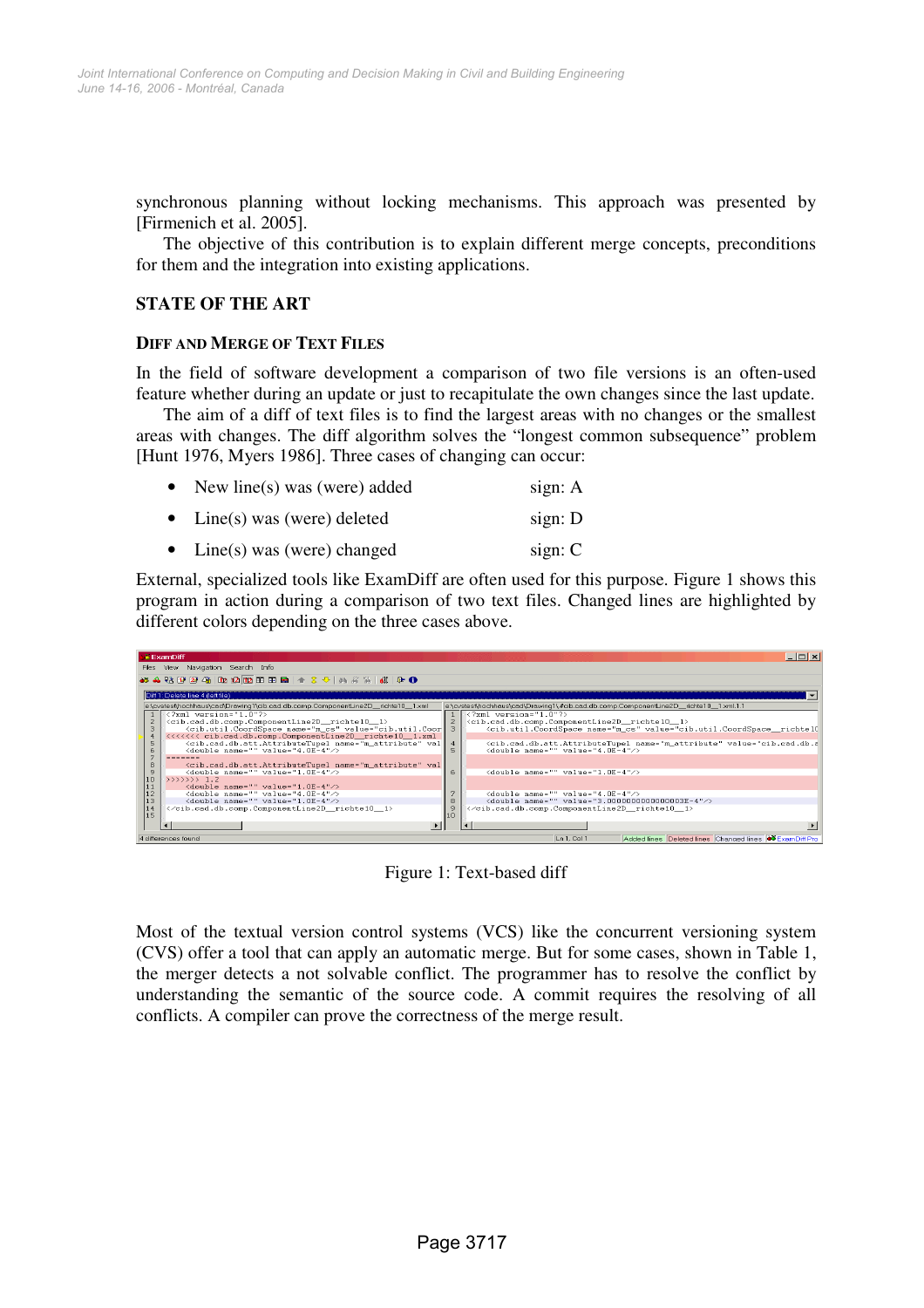|                                  | File was not changed on the<br>server   | File was changed on the server                                           |  |
|----------------------------------|-----------------------------------------|--------------------------------------------------------------------------|--|
| File was not changed<br>locally. |                                         | Automatic merge.                                                         |  |
| File was changed locally.        | No merge needed.<br>Commit is possible. | Different lines: Automatic merge.<br>Same lines: Conflict. Manual merge. |  |

## Table 1: Synchronization cases of a text-based VCS

## **DIFF OF STRUCTURED OBJECT SETS**

## **Model dependent diff**

Since few standard applications support the comparison of its own documents external tools were developed to support this functionality. Comparing documents of one application offers the possibility to access and interpret the data object model directly. Otherwise the diff and merge is only as powerful as the features provided in the file format.

In the field of CAD the tool compareDWG (Furix 2006) was examined, that is specialized on DWG files. DWG can be characterized as a standard in the building industry. CompareDWG is integrated into AutoCAD and creates a temporary drawings containing whether unchanged, changed, new or deleted objects. The object handles, the geometry, element attributes and drawing tables are evaluated for the comparison.

The following shortcomings were determined:

- AutoCAD supports handles for the objects, which fulfills one strong precondition of the diff and merge, but unfortunately they are not unchangeable during the lifetime of the drawing.
- Handles are only unique inside one drawing. Therefore, different objects can have the same identifier and will be marked as changed.
- Some changes are differently interpreted. A linear translation of a line was marked as changed but not that of a volume shape. Altering the style of a component was marked as changed but the altering of the general style was not denoted.
- Drawing objects are aggregated to one block on layer zero during the comparison, which destroys all information of the original drawing.
- Altering the scale of the drawing leads to complete change of all components.
- The comparison is only applicable for the model area inside AutoCAD but not for the paper area containing the print view.

Because of the faults with the consistency and the global object identification a merge of compared drawings is not supported. An essential point is the need of persistent object identifiers that are valid in the global identifier space. This is to find corresponding object versions that have to be compared and merged.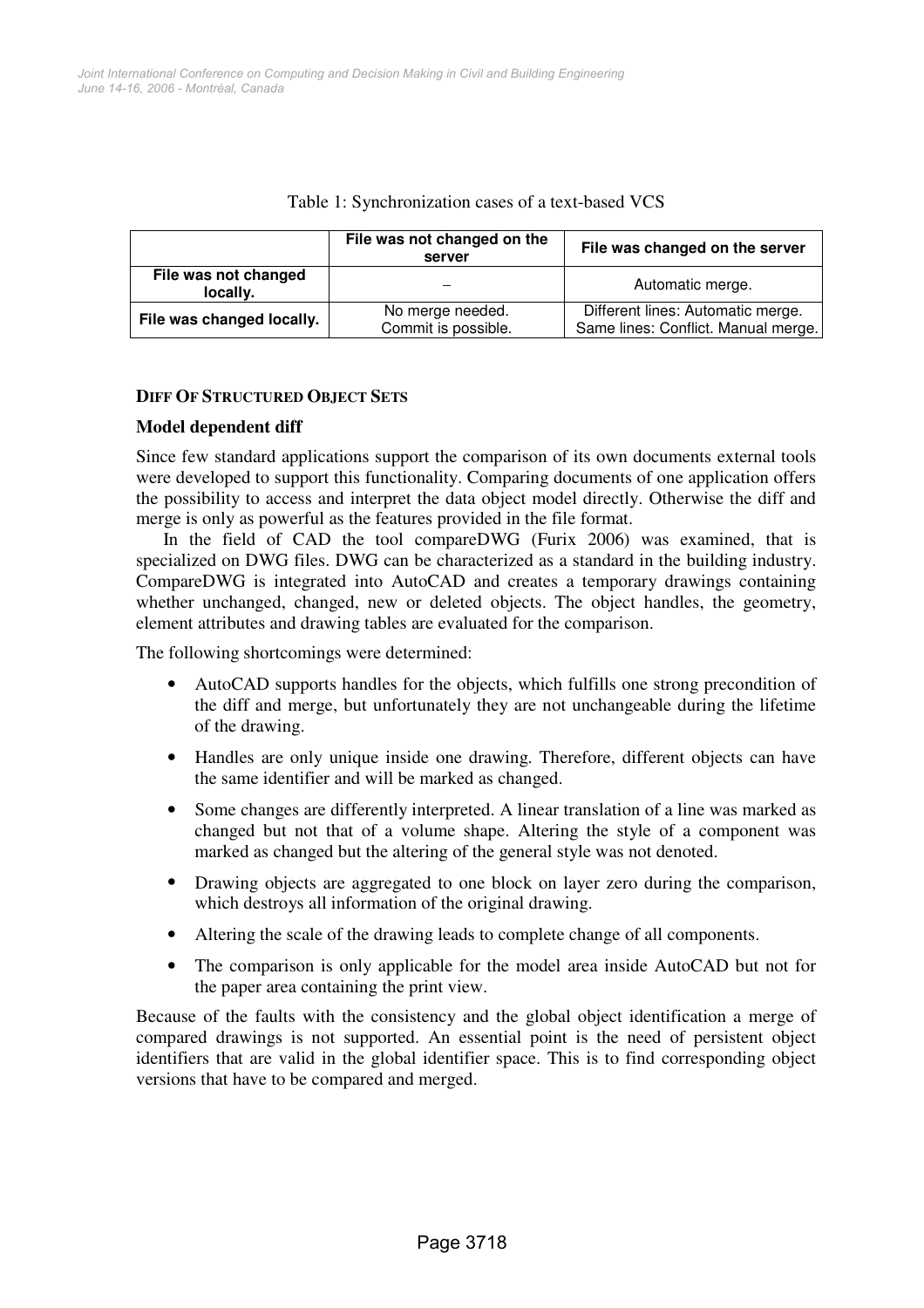# **Model independent diff**

Another approach uses the model independent diff by generating more general and standardized output formats like PDF or plot files. Hence, the diff is not restricted on one application. Otherwise the structure of the model is lost. The diff can only refer to components and their features stored in the output file. Furthermore, a merge is impossible.

The tool PlanDiffViewer (WeltWeitBau 2004) as a representative of this concept was examined, which is able to compare two plot files of the HP-GL/2 format. HP-GL/2 is also used as exchange format for vector data because of its simplicity. The following conclusions can be drawn.

- Due to the open plot file format HP-GL/2 drawings of all supporting applications can be compared.
- The PlanDiffViewer is a good choice for the fast overview of changes between two plans.
- Different virtual plotters are using different instruction sets and interpret HP-GL/2 variedly. Slight divergences may be interpreted as changes although they do not exist.
- HP-GL/2 only knows basic geometric shapes like lines or circles. Hence, the information of the original CAD components is lost. Furthermore, and this a main disadvantage, the missing of object identifiers prevent a merge of two drawings.
- The reconversion of HP-GL/2 files into the original drawing format is not possible.

# **Short resume of existing diff tools**

As shown before the comparison of binary documents is partially solved either by transforming them to standardized output format or by writing specialized tools for proprietary applications. Both solutions failed with the merge because of a missing or inconsistent object identification and other shortcomings.

# **DIFF AND MERGE OF STRUCTURED OBJECT SETS**

The examination of existing diff tools arrives at the conclusion that a merge is not supported. This attributes to shortcomings in the missing or insufficient object identifications provided by the application. This chapter presents a novel architecture that remedies this deficiencies and the development of a new merge method enabled by the new architecture.

# **OBJECTVCS WITH TEXTUAL DIFF AND MERGE**

[Firmenich et al. 2005, Beer 2006] have presented a novel approach to version structured object sets according to text-based SCM. The name objectVCS stands for object version control system. The first prototype of objectVCS was developed on [CADEMIA 2006] to show the benefits of net-distributed work at the example of computer-aided design. CADEMIA is an engineering platform for geometry-based applications.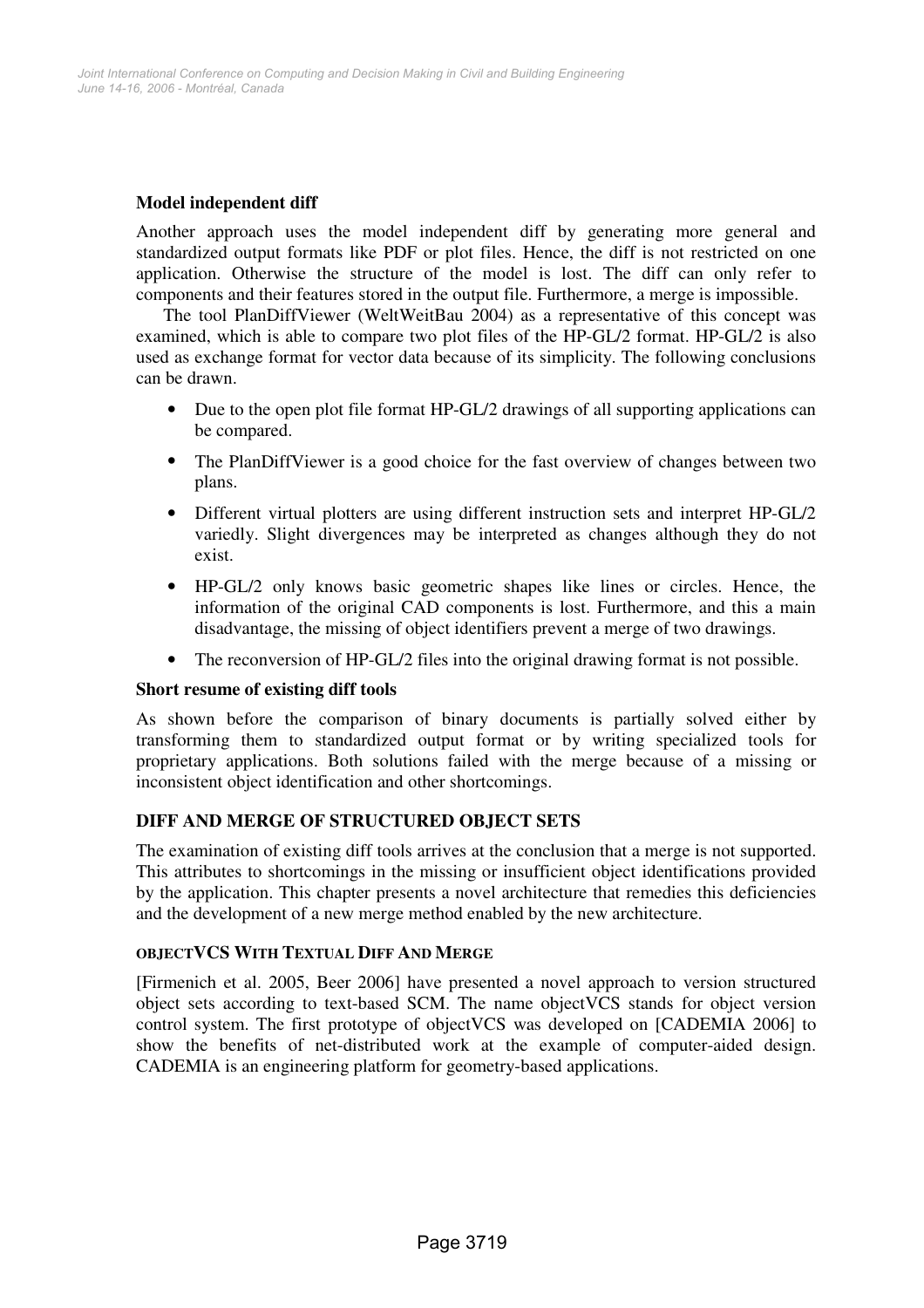Beside the common way of storing, existing software applications will be enhanced by the functionality of objectVCS. The system architecture is shown in Figure 2. Each client has a sandbox where a directory represents one document. The directory contains one version of each object stored as textual XML file. The transfer from the transient object model to the persistent object model in the file system is done by the Java serialization mechanism. Every object is assigned a unique POID (persistent object identifier) consisting of the data type, user name and a consecutive number that is also used as file name. Each attribute of an object is stored whether it is a simple or a complex data type. Therefore, all object references are kept. The loading uses the inverted way of Java serialization called deserialization.

The synchronization between server and sandbox is similar to the SCM with commits and updates. New versions of changed or added objects are created in the repository. Afterwards the tagging mechanism preserves the consistence of different object models by marking the appropriate object versions. Finally, this new release becomes public for all connected users.



Figure 2: System architecture of objectVCS

In the first implementation of objectVCS no semantic merger was integrated. Hence, the user has to know the internal structure of the object model used by the application. Table 2 shows all possible variants of object attributes.

|                   | Single valued type   | Multi valued type               |
|-------------------|----------------------|---------------------------------|
| Simple data type  | int, double, String, | set, map,  of simple data types |
| Complex data type | object references    | set, map,  of object references |

Table 2: Different kind of object attributes

The example below shows an extract from a partly merged file of an object version containing a conflict between line 4 and 10. Line 5 and 6 represent two attributes of the line component in the sandbox whereas 'm\_attribute' is an object reference and the second one stores a coordinate. Line 8 and 9 represent the attributes of the same line, but with the changed values from the current version in the repository. During the textual merge the user has to edit this file and to leave the appropriate lines.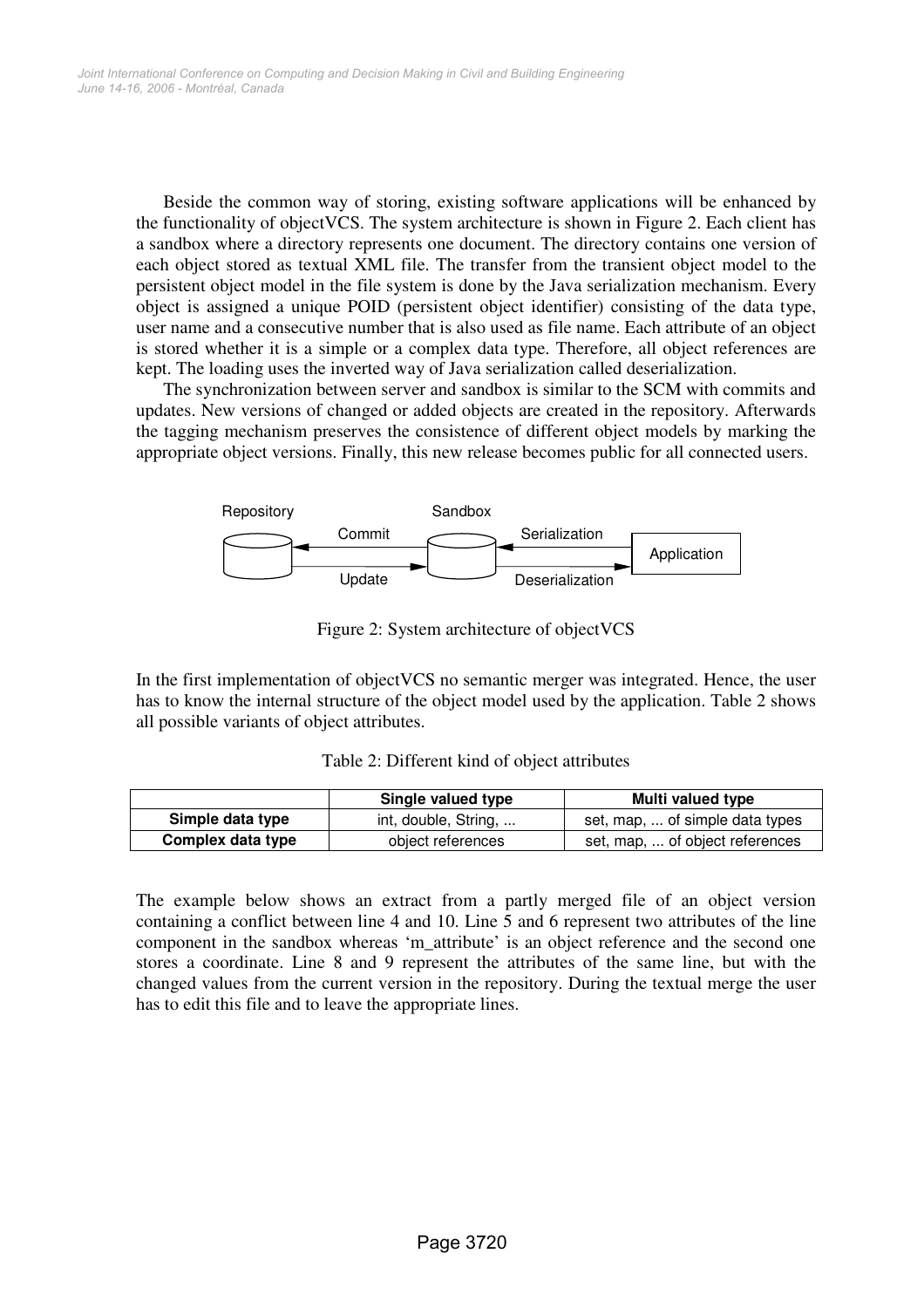```
 4: <<<<<<cib.cad.db.comp.ComponentLine2D__richter__1.xml 
  5: <cib.cad.db.att.AttributeTuple name="m_attribute" 
             value="cib.cad.db.att.AttributeTuple__richter__1"/> 
  6: <double name="" value="-4.0E-4"/> 
 7: == == == ==8: <cib.cad.db.att.AttributeTuple name="m_attribute"
             value="cib.cad.db.att.AttributeTuple__richter__3"/> 
  9: <double name="" value="-1.0E-4"/> 
10: \rightarrow \rightarrow \rightarrow \rightarrow \rightarrow \rightarrow 1.2
```
As shown in this small example, this kind of merge is unacceptable for an application user. The following disadvantages can be located:

- The user has to know the class structure of the object model.
- The object representation differs from the representation in the application, because the object model will be deserialized only after the merge has finished.
- Consistency cannot be assured by editing the serialized object text files. The changes must not infringe the syntax and the semantics of the object model.
- A characteristic of a VCS system is the sequential merge. During this procedure some files are updated and some are not. This makes this process more difficult.

## **ATTRIBUTE VIEWER FOR DIFF AND MERGE**

The first solution approach resulted in an object merger that operates on instantiated object models. The merge mechanism of the VCS has been therefore ignored. As precondition two serialized object models in two different directories are needed. After the deserialization both are transient in the memory and can be traversed by the help of the Java reflection package. Beginning from the root object every other object can be reached via references stored in the attributes. As a result of the traversing an object graph exists.

Corresponding versions of an object can be identified on the basis of the immutable POID. The comparison and merge of two object versions can be supported within a dialog box. The kind of merging depends on the attribute type (Table 2). Figure 3 shows an example for merging a map. The upper window displays the way in the object graph to this map and the lower three windows the members of this map in the first, second and resulting object model. The user can decide which members, in this case they are lines, will be added by selecting it with the mouse.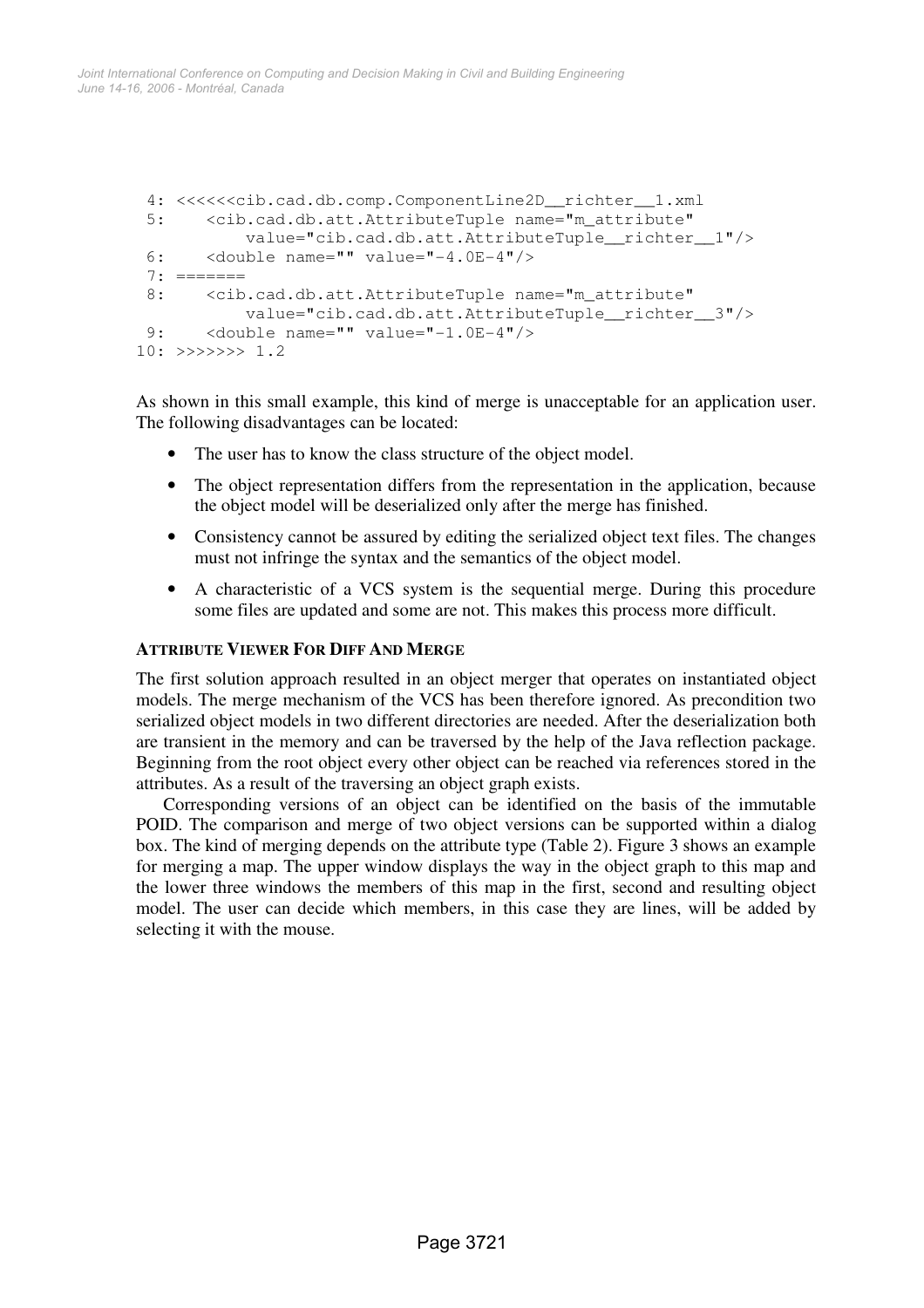| <b>Merge collections</b><br>object graph                                                                                                                                                                                             |                                                                                                                                                                                   | $\vert x \vert$                                                                            |  |  |  |  |
|--------------------------------------------------------------------------------------------------------------------------------------------------------------------------------------------------------------------------------------|-----------------------------------------------------------------------------------------------------------------------------------------------------------------------------------|--------------------------------------------------------------------------------------------|--|--|--|--|
| Front = cib.cad.db.Database@87d472<br>m attFactory = cib.cad.db.att.AttributeTupleFactory@83e5f1<br>m_attNamespaces = Line width = [DEFAULT]Line pattern = [DEFAULT]Draw paint = [DEFAULT]Fill paint = [DEFAULT]Font family = [DEFAU |                                                                                                                                                                                   |                                                                                            |  |  |  |  |
|                                                                                                                                                                                                                                      | m_componentSet = cib.util.coll._ObservableSet@395f7e8<br>白- m_listeners = [cib.util.coll,_SubSet\$1@a0e990, cib.cad.db.MarkerMap\$1@ffeef1, cib.cad.db.layer,_LayerMap\$1@fccada] |                                                                                            |  |  |  |  |
| E-E elm = cib.util.coll._SubSet\$1@a0e990<br>F-<br>elm = cib.cad.db.MarkerMap\$1@ffeef1                                                                                                                                              |                                                                                                                                                                                   |                                                                                            |  |  |  |  |
|                                                                                                                                                                                                                                      | this\$0 = cib.cad.db.MarkerMap@e41d4a<br>CONTROL POINT CHAIN = 2                                                                                                                  |                                                                                            |  |  |  |  |
| $N$ CHAINS = 3                                                                                                                                                                                                                       | + GEOMETRY CHAIN = 0                                                                                                                                                              |                                                                                            |  |  |  |  |
| TEXT CHAIN = 1                                                                                                                                                                                                                       | m_map = {cib.cad.db.comp.ComponentLine2D@9b8ff9 (0.0, 2.0, 0.0, 4.0)=cib.cad.db.Marker@3f265b, cib.cad.db.comp.Con                                                                |                                                                                            |  |  |  |  |
|                                                                                                                                                                                                                                      |                                                                                                                                                                                   |                                                                                            |  |  |  |  |
| version 1                                                                                                                                                                                                                            | version 2                                                                                                                                                                         | result                                                                                     |  |  |  |  |
| (cib.cad.db.comp.ComponentLine2D@1f11507 (1)<br>{cib.cad.db.comp.ComponentLine2D@10952e8(                                                                                                                                            | cib.cad.db.comp.ComponentLine2D@7e5130 (1                                                                                                                                         | {cib.cad.db.comp.ComponentLine2D@10952e8 (4<br>{cib.cad.db.comp.ComponentLine2D@7e5130 (1. |  |  |  |  |
|                                                                                                                                                                                                                                      |                                                                                                                                                                                   |                                                                                            |  |  |  |  |
|                                                                                                                                                                                                                                      | ok                                                                                                                                                                                |                                                                                            |  |  |  |  |

Figure 3: Merge of a map within the attribute viewer

Although this approach allows a more comfortable way of performing a diff and merge it has still some incising disadvantages. The consistency problem is not solved yet, for instance objects could be inscribed into more than one container or the disregard of data encapsulation may lead to wrong attribute values inside an object. Another question leads to decision what objects and object attributes are important for the user. He surely does not want to deal with the settings of internal objects.

# **NOVEL METHOD FOR DIFF AND MERGE**

The next evolution step of the previous approach is the integration of the attribute viewer concept into an existing application. The aim is to hide the internal structure of the data model and to show the components in the usual representation. Hence, the merger has to know the structure and the organization of the object-oriented data model. The procedure of merging shall be explained at a simple scenario for an easier understanding. It consists of 6 steps shown in Figure 4.

- I. User A draws a little house h with a door d on the left side.
- II. Afterwards he commits the plan to the repository on the server.
- III. A second user B checks it out and works in parallel with user A on the same plan.
- IV. User B moves the door to the right side and adds a window  $w_2$  on the left side. Meanwhile, user A adds window  $w_1$  at a different position.
- V. User B commits his changes back to the repository.
- VI. User A wants to commit his plan the application forbids this action because of the new version on the server. Consequently, both have to be merged after an update.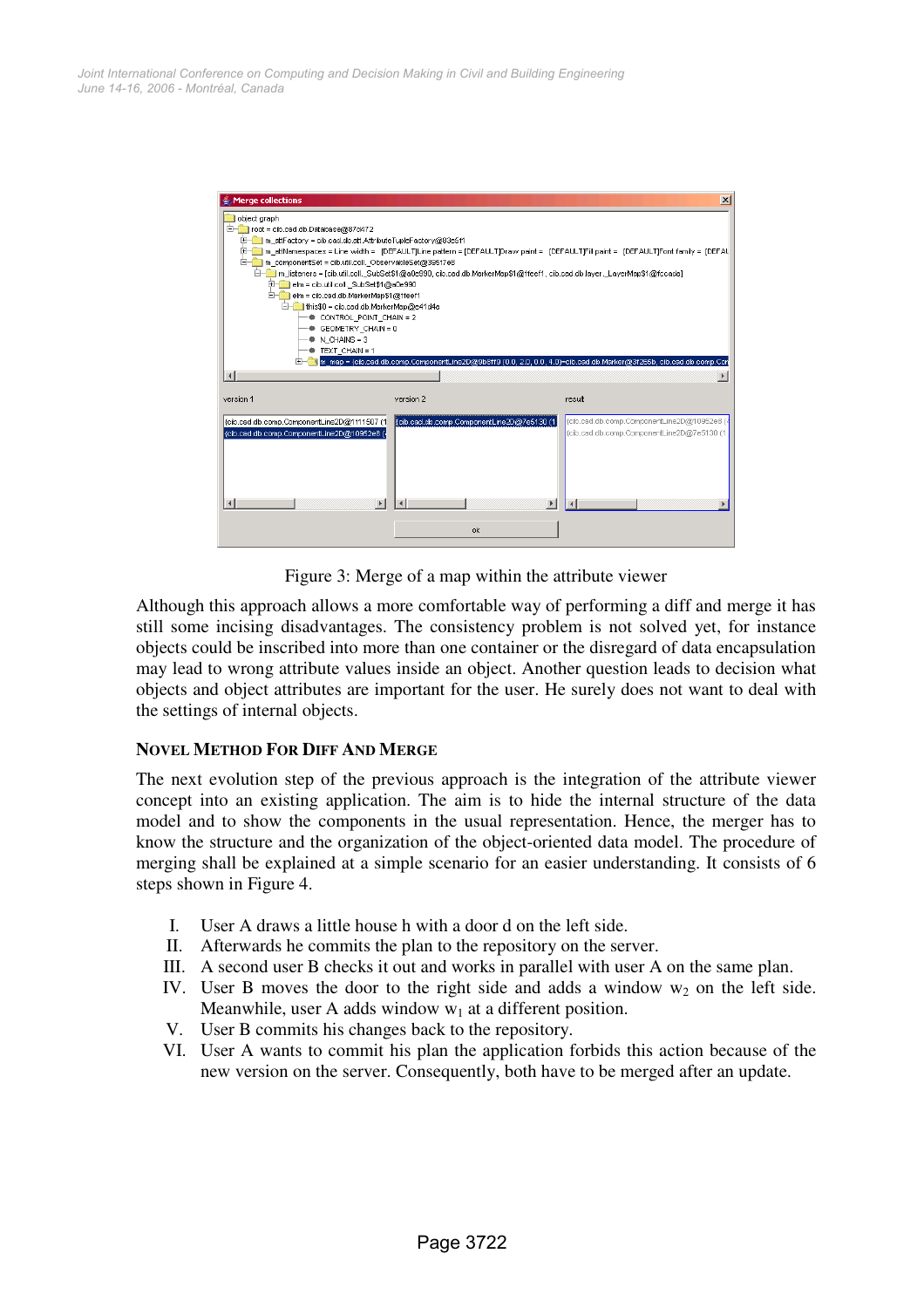

Figure 4: Planning scenario with two users

It is assumed that the local data object model of user A will be merged with a second one from the server, which remains unaltered during this process. A new object model will exist in the sandbox of user A after the merge, which can still be edited and committed afterwards.

A novel merger was developed that can operate on the object model and uses CADEMIA functionality like the undo/redo mechanism. In this implementation the importance was attached to an easy handling by the user. According to phase VI this merger will be started after the update task. The graphical user interface can be seen in Figure 5. The window is divided into three parts. The left part contains a list with all CAD components identified by its POID. The filters above can reduce the components in the list regarding to unchanged, changed, added and deleted state. The two right parts show the visualized object models whereas the lower one is version 2 from the server and the upper one is the current version from the sandbox of user A.

The differences between both drawings are identified by the change states of the components. Each change state is visualized by an own color. Coming back to the scenario user A has to take the following steps.

- House h is marked as unchanged. Therefore, this component remains unaltered and cannot be changed by the user.
- Door d is marked as changed. User A may leave his version, replace his version by that from the server or set new coordinates for this door with an appropriate feature dialog.
- Window  $w_1$  is marked as added. User A may leave  $w_1$  or select and discard it.
- Window  $w_2$  is marked as deleted. In this case this window was created on the server, but it could also mean that this window was removed locally. User A may ignore window  $w_2$  or drag and drop it with the mouse into his drawing.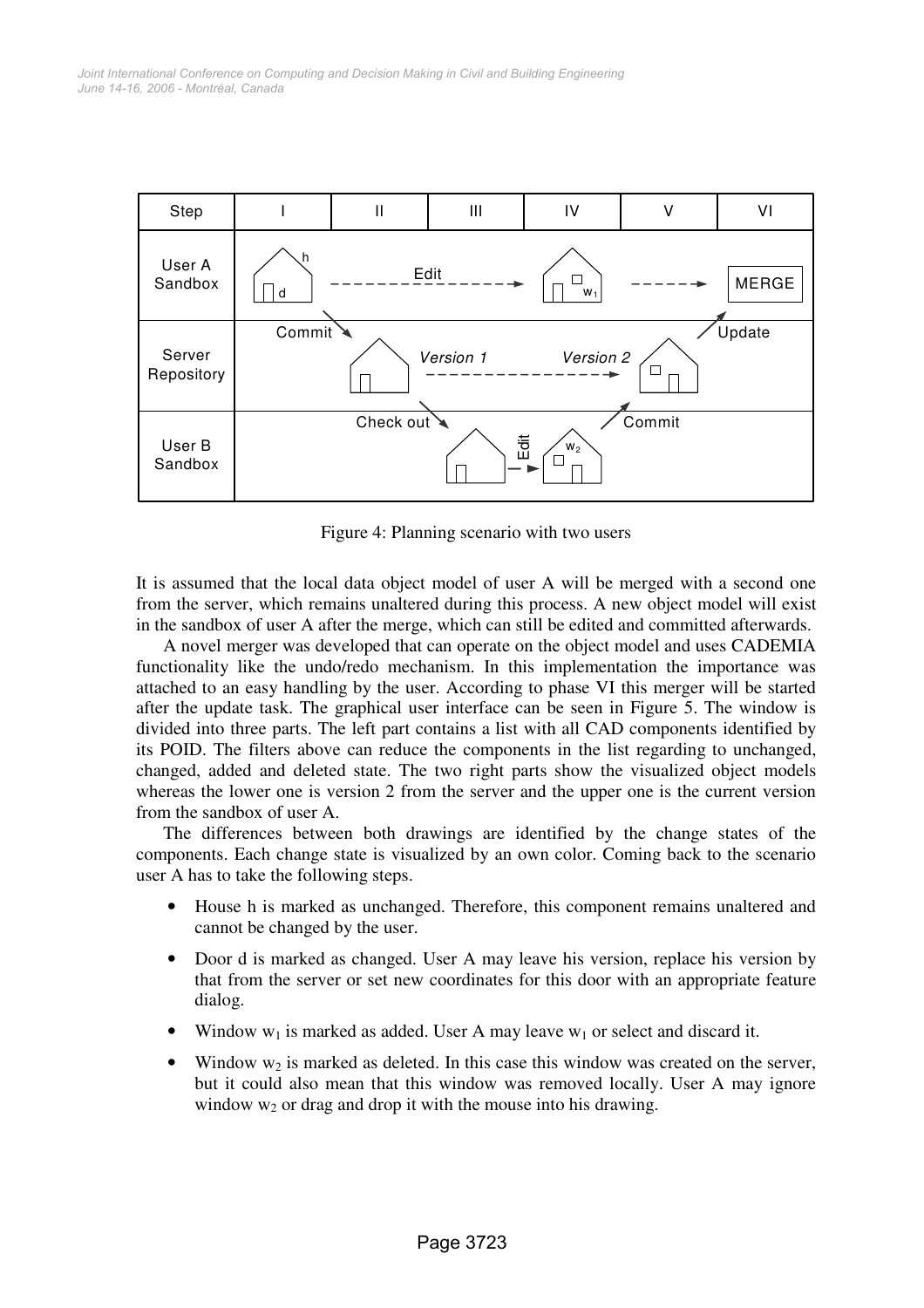Finally, user A has to store his drawing by overwriting the existing one in the sandbox. Afterwards he can commit this plan as version 3 to the repository.

| MergeFrame                              |                 | $ \Box$ $\times$ |  |  |  |  |  |
|-----------------------------------------|-----------------|------------------|--|--|--|--|--|
| Edit Merge Zoom<br>File                 |                 |                  |  |  |  |  |  |
| Different Components                    | House 2 Sandbox |                  |  |  |  |  |  |
| $V$ Change View                         | . Local         |                  |  |  |  |  |  |
| cib.cad.db.comp.ComponentLine2D koch 9  |                 |                  |  |  |  |  |  |
| cib.cad.db.comp.ComponentLine2D_koch_10 |                 |                  |  |  |  |  |  |
| cib.cad.db.comp.ComponentLine2D_koch_11 | w٠              |                  |  |  |  |  |  |
| cib.cad.db.comp.ComponentLine2D koch 8  |                 |                  |  |  |  |  |  |
| cib.cad.db.comp.ComponentLine2D koch 7  |                 |                  |  |  |  |  |  |
| cib.cad.db.comp.ComponentLine2D_koch_3  |                 |                  |  |  |  |  |  |
| cib.cad.db.comp.ComponentLine2D koch 4  |                 |                  |  |  |  |  |  |
| cib.cad.db.comp.ComponentLine2D koch 6  |                 |                  |  |  |  |  |  |
| cib.cad.db.comp.ComponentLine2D_koch_5  |                 |                  |  |  |  |  |  |
| cib.cad.db.comp.ComponentLine2D_koch_2  | House 1 Server  |                  |  |  |  |  |  |
| cib.cad.db.comp.ComponentLine2D koch 1  |                 |                  |  |  |  |  |  |
|                                         | Server          |                  |  |  |  |  |  |
|                                         |                 |                  |  |  |  |  |  |
|                                         |                 |                  |  |  |  |  |  |
|                                         | W               |                  |  |  |  |  |  |
|                                         |                 |                  |  |  |  |  |  |
|                                         |                 |                  |  |  |  |  |  |
|                                         |                 |                  |  |  |  |  |  |
|                                         |                 |                  |  |  |  |  |  |
|                                         |                 |                  |  |  |  |  |  |
|                                         |                 |                  |  |  |  |  |  |

Figure 5: Object merger integrated in a CAD application

The main problem to be solved for a diff and merge is to retrieve those objects or components that are affected and references that have to be considered to preserve the consistency of the data object model. For each of the two object model instances exists a map storing relations between the POID and the transient Java handle. That allows to parse the object graph for versions of the same object and to recognize differences between the versions. Six merge cases for an object have to be distinguished:

- The object was not changed. No merge is needed and the POID does not change.
- The object was changed either on the server or locally. The user has to select one object version. The POID does not change.
- The object was added on the server. Either the user takes over this object or not. The POID from the server will be added for the first case.
- The object was added locally. Either the user discards this object or it will be finally added. A new POID will be assigned.
- The object was deleted on the server. Either the user accepts the erasure or keeps the object. The POID will be removed from the model for the first case.
- The object was deleted locally. The user can withdraw the erasure of the object or delete it. The POID will be removed from the model for the second case.